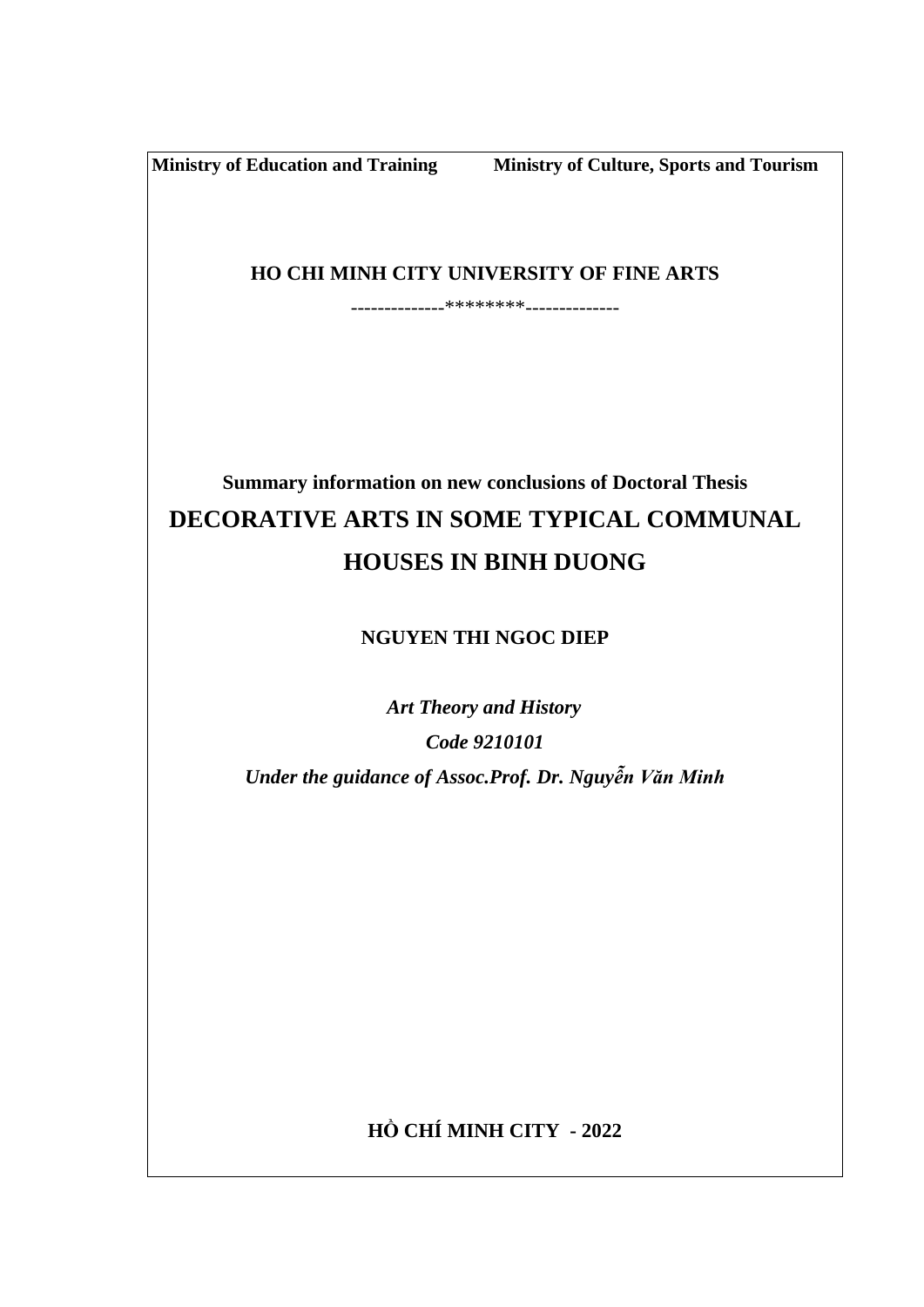### **NEW FINDINGS OF DOCTORAL THESIS**

#### **Introduction**

Ph. D candidate: **Nguyen Thi Ngoc Diep** Thesis: **Decorative arts in some typical Communal Houses in Binh Duong**

Major: **Art Theory and History** Code: 9210101 Supervisor*:***Assoc.Prof. Dr. Nguyễn Văn Minh** Institution**: Ho Chi Minh City University of Fine Arts**

### **New Findings**

1**.** It is determined that Communal House decoration art in Binh Duong manifests itself through following characteristics. Firstly, the decorative image of the *Four Supernatural creatures* is simplified, alternating with *fruits* and *birds*.

Secondly, there is an adaptive interference with decorative images in Chinese literature. Thirdly, a variety of shaping materials like wood, concrete, bronze, ceramic or painting are applied. Fourthly, one or two layers of block style and symmetrical classical layout have been demonstrated in Binh Duong Communal Houses. Finally, colors are bright but still reflect the warmth of wooden architecture, focusing on painting with lacquer and illumination.

2. Some suggested practical solutions to preserve and promote values of decorative art in Binh Duong Communal Houses as follows: First, original elements need to be preserved. Repairmen should be skillful and get some knowledge of traditional decorative arts in the South so that they could ensure the origins while rebuilding. Secondly, anti-termites should be applied with the technique of peeling off outer tree barks. Thirdly, Han Nom cultural heritage must be copied and stamped for promoting values of Communal Houses' decoration art